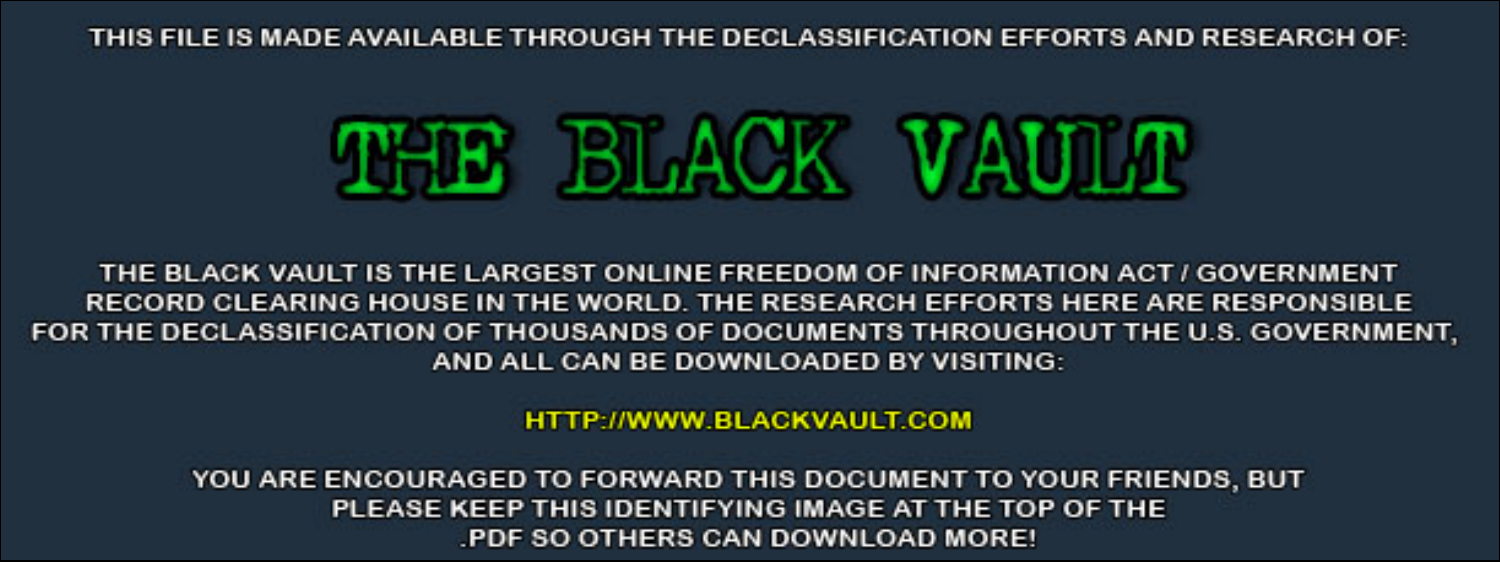## **(U) Cryptologic Almanac 50th Anniversary Series**

## **(U) "Nothing Left to Give Up": SIGINT and the Fall of Saigon, April 1975 (Part I)**

(U) On 30 April 1975, the city of Saigon, capital of South Vietnam, fell to the forces of the People's Army of Vietnam (PAVN). This event marked the end of a struggle to reunify Vietnam begun in September 1945 by the nationalist-communist party, the Viet Minh, under Ho Chi Minh. The United States had been involved since 1950, first helping the French, without success, to hold onto their Indochina empire, and then itself militarily intervening in 1965. In January 1973 the United States had signed a peace agreement with North Vietnam, which allowed Washington to withdraw from the conflict. However, no one in Hanoi or Saigon believed that there was any chance of a pennanent peace; both sides grimly prepared for the final struggle.

(U) By the end of 1974, after almost two years of intermittent clashes between both sides to gain better military and political advantage, Hanoi came up with a plan to end the struggle. It called for a large-scale assault in the strategically vulnerable Central Highlands of South Vietnam. Some leading politicians in Hanoi were concerned about an American intervention, especially with air power. (U.S. air strikes had played a major role in blunting North Vietnam's spring 1972 offensive.) So a scaled-down version was substituted. A threephase offensive would begin at the end of 1974. A limited attack along the Cambodian-South Vietnam border would start in December. A second phase would commence in March 1975 in which the North Vietnamese would seize a number of outposts in the highlands. Then the northerners would consolidate their position during the rainy season. By the end of 1975 they could start the final push that hopefully would end in victory in the spring of 1976. However, the North Vietnamese minister of defense, General Vo Nguyen Giap, allowed for the chance that a "strategic opportunity" would arise. If so, he said, then the PAVN had to be ready to exploit it.

(S) In the United States, the consensus was that Hanoi was planning a final offensive. A CIA Special National Intelligence Estimate, issued in late December 1974, asserted this possibility. It also anticipated that the communists might press for a final victory if conditions seemed propitious, committing its strategic reserve for the final attack. This was a sobering assessment of Hanoi's intentions. What no one could predict was Saigon's resilience in the face of the expected attacks. Although Saigon's forces outnumbered Hanoi's in almost all significant categories, such as men, artillery pieces, and aircraft, the regime was politically weak. The Army of the Republic of Vietnam (ARVN) was better than most critics would concede; but it was a military with a history of dependence on U.S.

Declassified and approved for release by NSA on 04-10-2007 pursuant to E.O. 12958, as amended. MDR 51909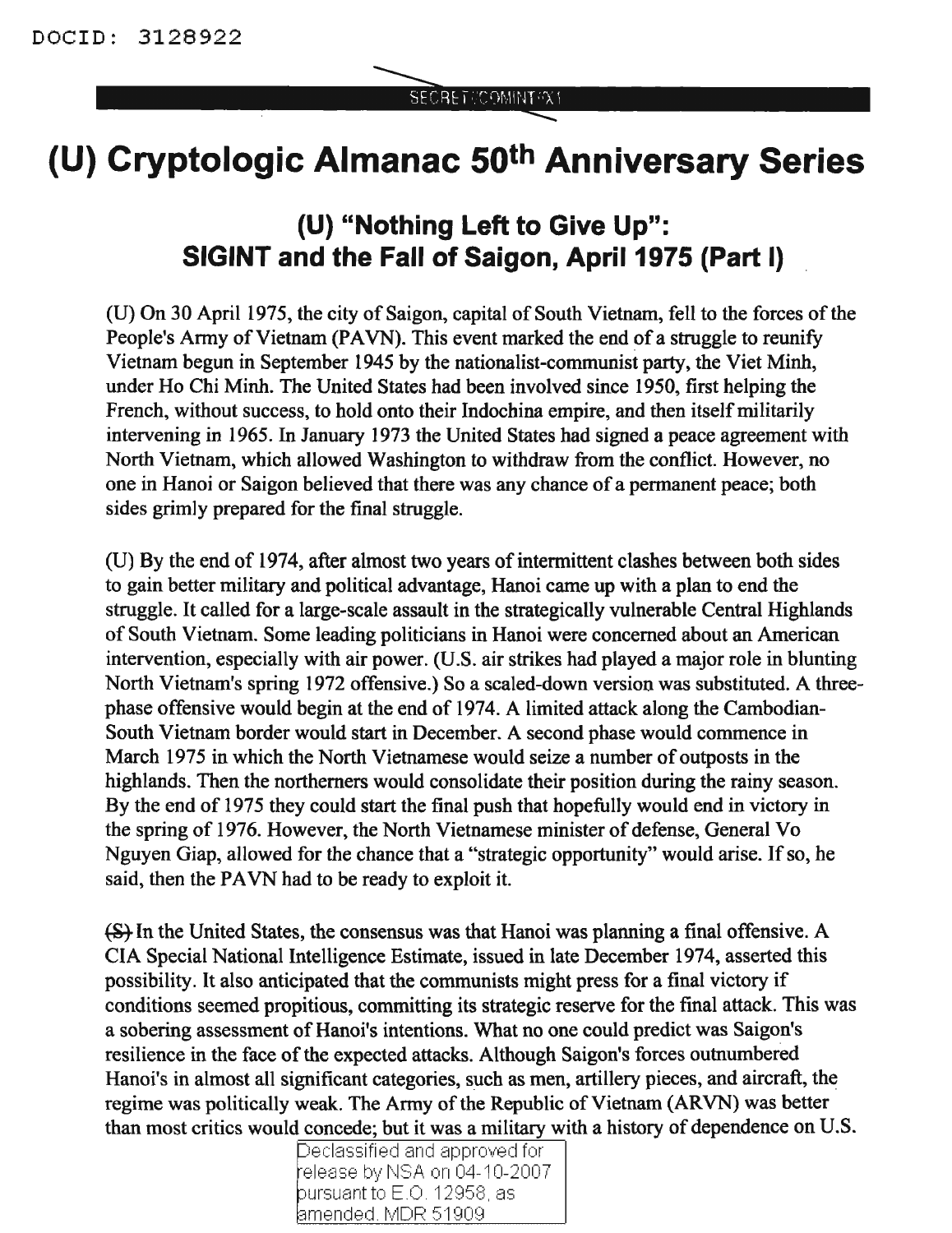air support and advisors. In this battle, neither would be present. Also, Vietnam's president, Nguyen Van Thieu, had committed to a strategy of complete defense of all areas. This, in effect, tied down almost all of Saigon's forces to a static defense. Hanoi's forces were free to pick the time and place of attack.

(U) In Washington the Ford administration and Congress were in no mood to re-intervene in future fighting. Congress had limited the amount of military aid to 700 million dollars. Critics claimed this was not enough, but only half of this amount would be spent by the time Saigon fell. In his January 1975 State of the Union address, President Gerald Ford did not even mention Vietnam, despite then ongoing fighting. In a press conference a few days later, he said that he could see no reason to intervene.

 $\sqrt{\frac{S}{S}}$  By this time, Vietnam had become a target of secondary concern to American SIGINT. It had been displaced by a strategic interest in the People's Republic of China. The last major field site in the region, the Army Security Agency's site at Ramasun, Thailand, saw most of its tactical intercept support resources removed in favor of

From a high of nearly

 $8,000$  cryptologists in late 1969, there were fewer than 100 in 1975 left in South Vietnam.

Their mission was restricted to

 $\frac{1}{\text{EVAL}}$ <br>  $\frac{1}{\text{EVAL}}$ <br>
advice and logistical support. Three people served as technical advisors to the South Vietnamese SIGINT organization's field stations, known as technical centers, in Saigon, at Pleiku, in the Central Highlands, and Danang, which was along the coast. But there were no U.S. SIGINT assets in South Vietnam. The only support that could be mustered consisted of the occasional aerial intercept mission such as Combat Apple and some coverage from the field station at Ramasun, Thailand.

(Sf/SI) In December 1974 the North Vietnamese began their offensive. They surrounded the provincial capital of Song Be. Within a few days the city fell. The lack of a strong South Vietnamese effort to defend the city and the nonintervention by the Americans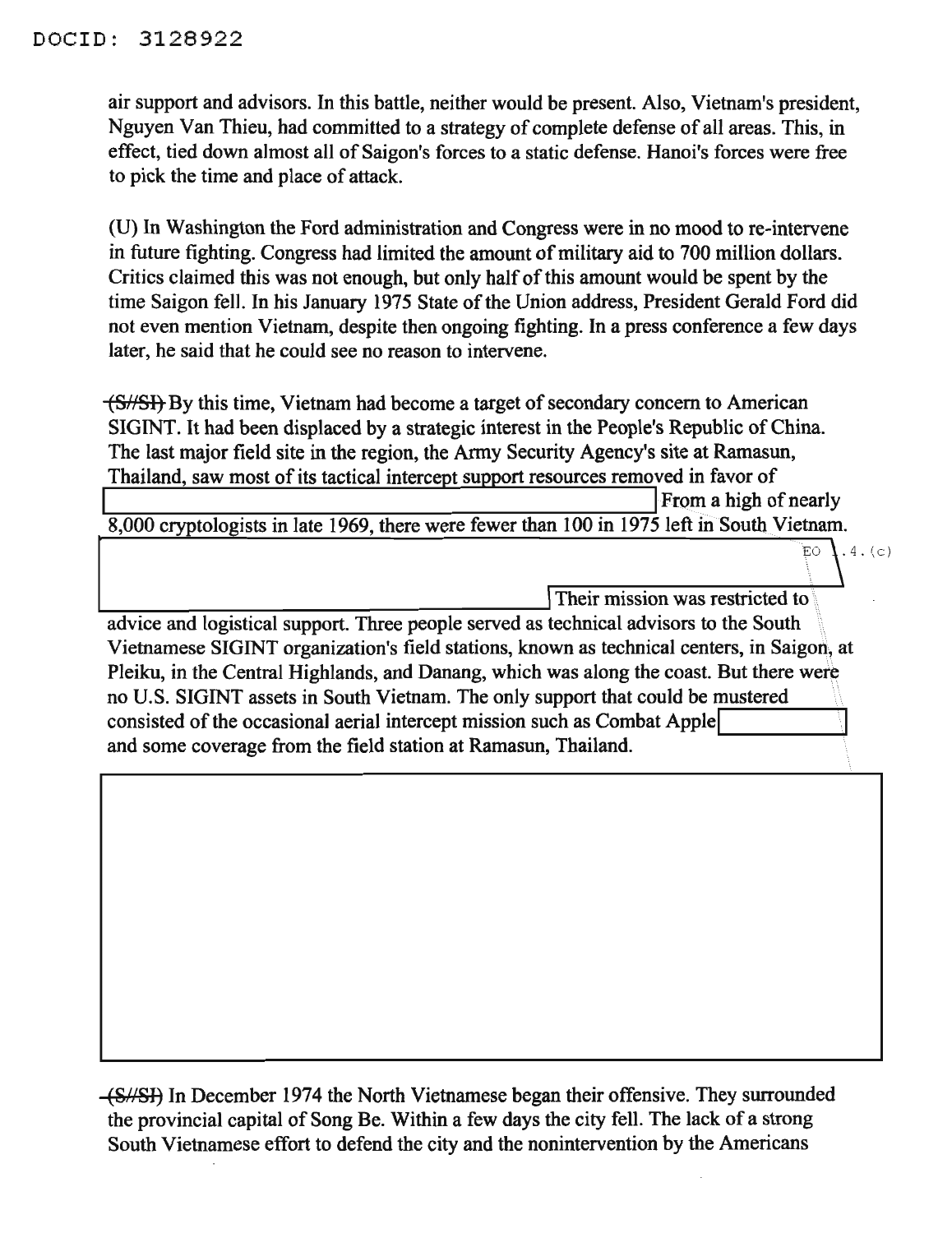convinced the North Vietnamese leadership to go for a larger prize in the Central Highlands. Also, the battle established some dangerous precedents/

 $\int$  and the extremely effective battlefield work of Hanoi's own tactical COMINT units known as Technical  $EO$  1.4. $(c)$ Reconnaissance Units (TRU).

(U) Hanoi now set its sights on the Central Highlands. Two cities were logical targets: Ban Me Thuot and Pleiku. The communist military planners chose to take Ban Me Thuot, which was south of Pleiku. By taking this city, a communications hub, the North Vietnamese would have the options of attacking north or to the east and threaten to cut South Vietnam in half. Hanoi had to somehow distract the South Vietnamese military, to convince them that their main attack was aimed at Pleiku. To accomplish this they had to deny Saigon (and American intelligence) access to information that would reveal the communist plan. The North Vietnamese devised a deception plan. One division would "demonstrate" near Pleiku and Kontum by maneuvering in the open and generating much radio traffic. Meanwhile, three more divisions would silently move into place around Ban Me Thuot. One of the units, the North Vietnamese 316th Division, had to move south almost 500 miles from central North Vietnam through Laos and across the mountains to . south of Ban Me Thuot. Could the communists avoid detection and pull off a surprise?

 $\sqrt{(S//ST)}$  In the end they succeeded. Although some aspects of the plan were compromised by defectors and prisoners from the communist side, the South Vietnamese commander of the region was convinced that Pleiku was the main target. In part, this assessment was

Meanwhile, the TRUs, exploiting the South Vietnamese communications, kept the North Vietnamese forces commander, General Van Tien Dung, fully informed of Saigon's thin defensive posture at Ban Me Thuot.

(U) On 10 March, five PAVN regiments, supported by tanks and assault teams stormed Ban Me Thuot. The next day the city fell, along with a deputy division commander and its communications center complete with radios and cryptomaterial. Desperate to recover the city, the regional commander ordered a counterattack. Two regiments flown in by helicopter landed east of the city. However, they ran into two advancing communist divisions which had been alerted to their presence. The remnants of the ARVN units